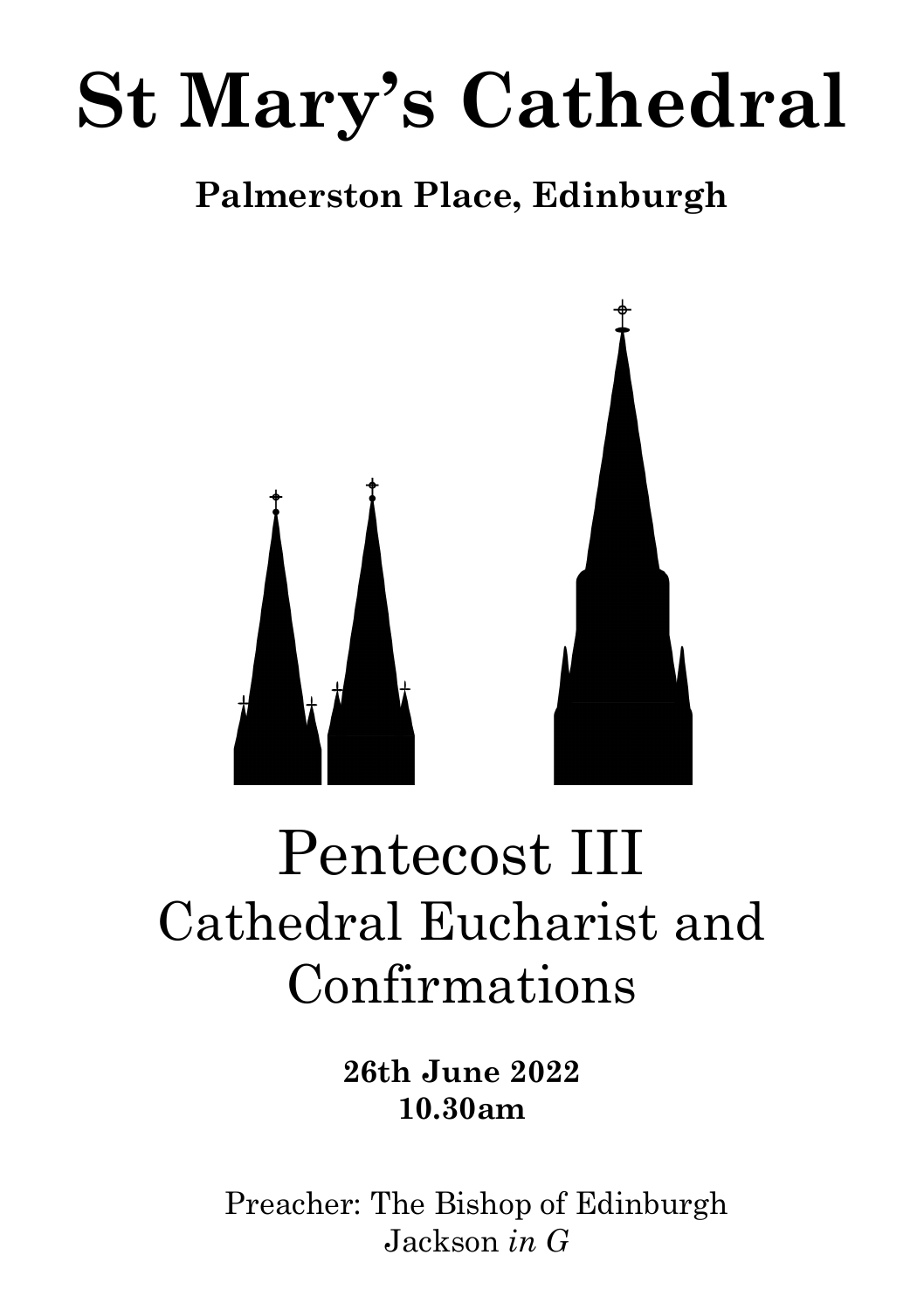### **Welcome to St Mary's Cathedral**

A particular welcome to Shane Brogan Jnr, Sherry Labaki and Juliet Marshall, their families and friends, as they re-affirm their faith and receive the laying on of hands from the Bishop.

Our service, which is laid out in this booklet, is a **Eucharist**. Like Christians throughout the ages, we gather to reflect on scripture together, to pray for our world, and to share bread and wine as Christ's body and blood given for the life of all. All who wish to receive communion are welcome to do so. Please join in the words in bold in this service sheet. At various points in our liturgy it is our custom to stand or sit, but please do whatever is comfortable for you. There is a play area at the West End of the Cathedral, which families with young children are more than welcome to use.

#### *Arrangements for Communion:*

All who wish to receive communion are welcome to do so. If you would rather receive a blessing, then please indicate this by folding your hands across your chest when you go forward.

At communion, please wait until a steward indicates that there is room for you to approach the altar. Please return to your seat via the side aisles.

Tea and Coffee will be served in the Resurrection Chapel after the service. You are welcome to stay in the chapel, or can take your tea/coffee to the Nave—whichever you are more comfortable with.

*There will be no collection during the service. Please support the Cathedral as you leave—cash can be left in the donation box and there is also a contactless donation machine. If you would like to support the Cathedral through regular donations, please speak to a member of the clergy who can arrange for the forms to be sent to you. Thank you for your generosity.*

Permission to publish the words and stream the music in this service is obtained from ONE LICENSE, Licence A-736776. All rights reserved.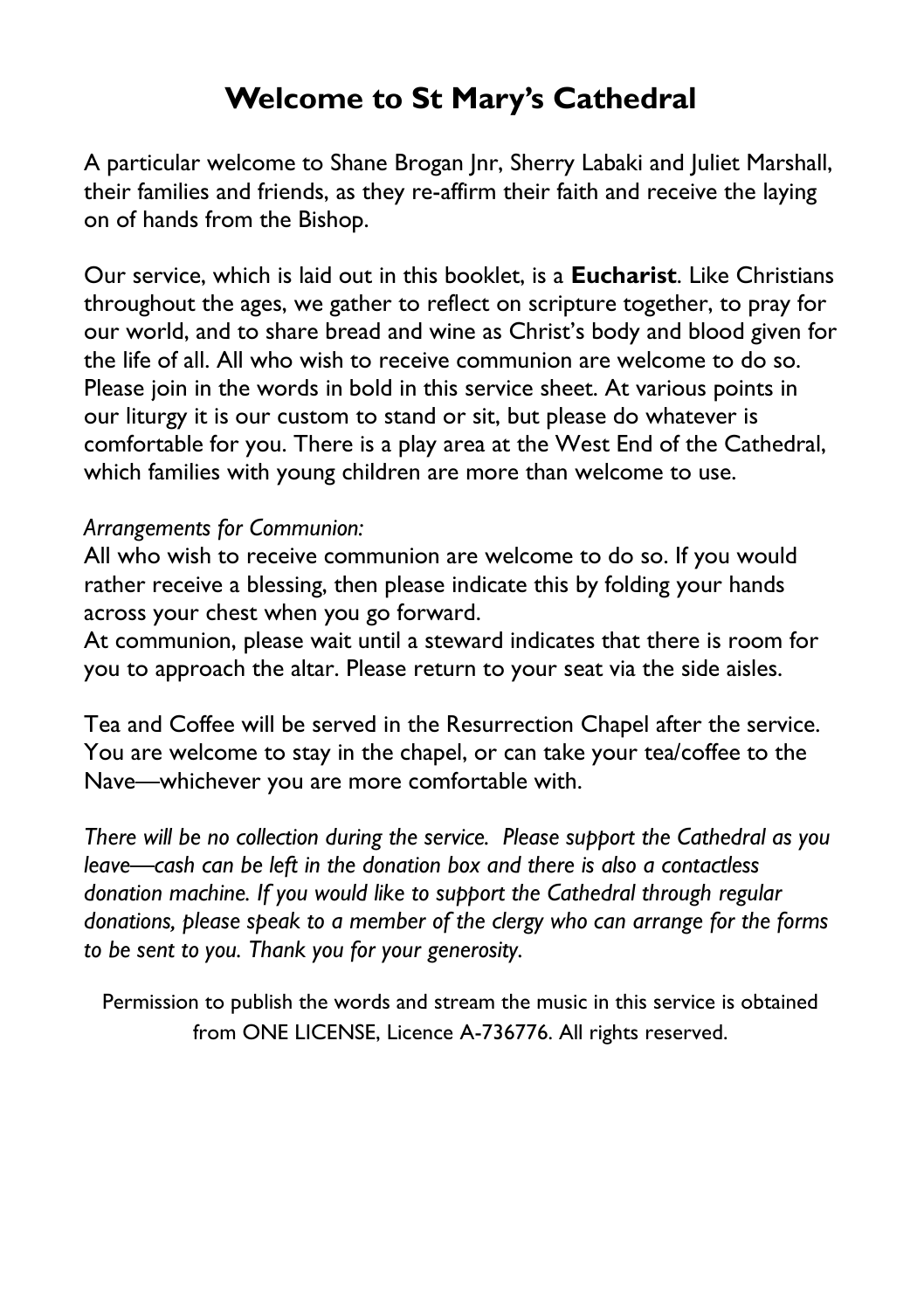**Opening Hymn**

**All my hope on God is founded; He doth still my trust renew. Me through change and chance he guideth, Only good and only true. God unknown, He alone Calls my heart to be his own.**

**Pride of man and earthly glory, Sword and crown betray his trust; What with care and toil he buildeth, Tower and temple, fall to dust But God's power, Hour by hour, Is my temple and my tower.**

**God's great goodness aye endureth, Deep his wisdom, passing thought: Splendour, light and life attend him, Beauty springeth out of naught. Evermore From his store New-born worlds rise and adore.**

**Daily doth th'Almighty giver Bounteous gifts on us bestow; His desire our soul delighteth, Pleasure leads us where we go. Love doth stand At his hand; Joy doth wait on his command.**

**Still from man to God eternal Sacrifice of praise be done, High above all praises praising For the gift of Christ his Son. Christ doth call One and all: Ye who follow shall not fall.**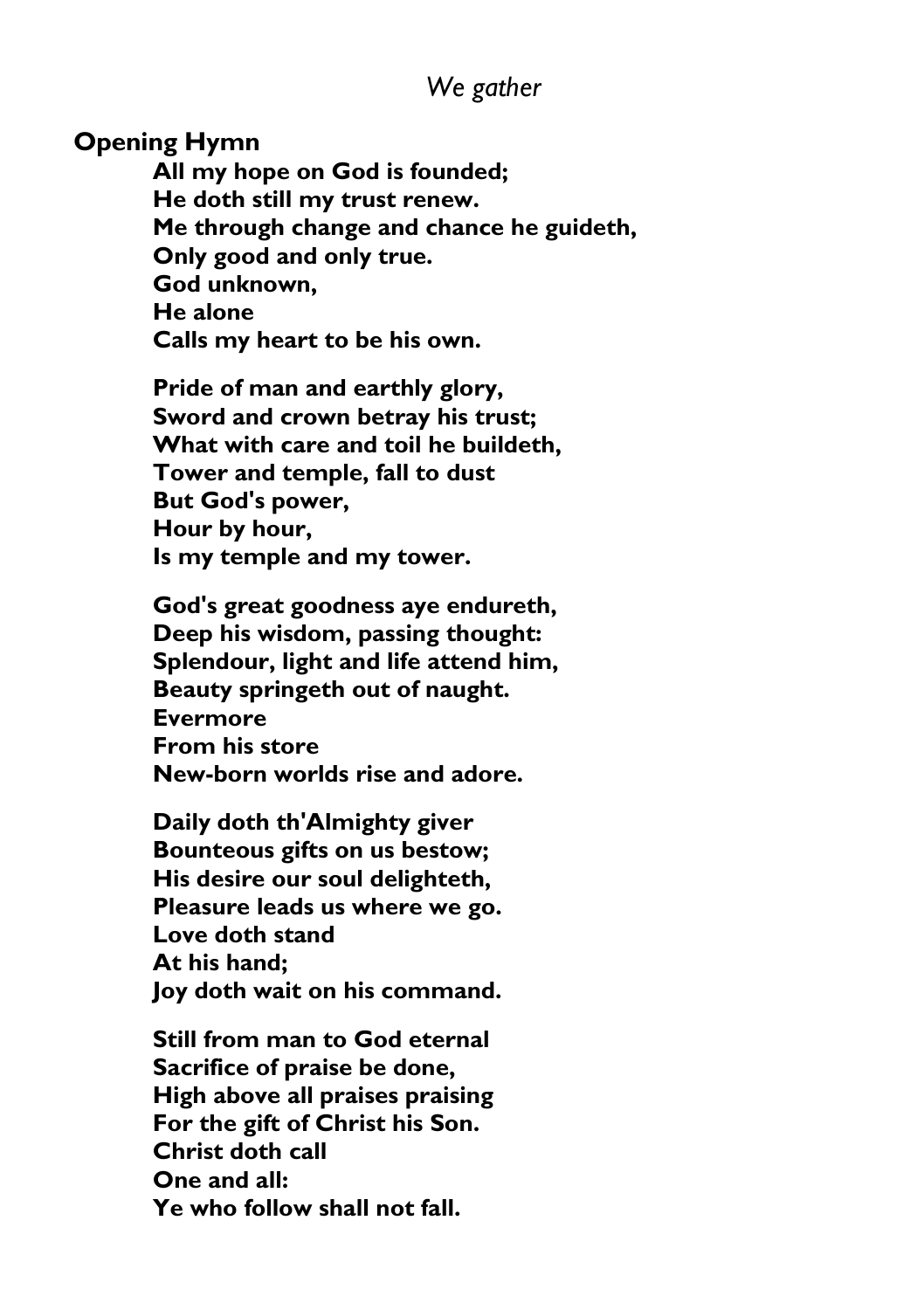#### **Welcome**

Grace and peace to you from God our Creator and the Lord Jesus Christ. **Amen.**

#### **Collect for Purity**

**Almighty God, to whom all hearts are open, all desires known, and from whom no secrets are hidden: cleanse the thoughts of our hearts by the inspiration of your Holy Spirit, that we may perfectly love you, and worthily magnify your holy name; through Christ our Lord. Amen.**

#### **Confession & Absolution**

God is love and we are God's children. There is no room for fear in love. We love because God loved us first. Let us confess our sins in penitence and faith.

*Silence*

**God our Father, we confess to you and to our fellow members in the Body of Christ that we have sinned in thought, word and deed, and in what we have failed to do. We are truly sorry. Forgive us our sins, and deliver us from the power of evil, for the sake of your Son who died for us, Jesus Christ, our Lord.**

God, who is both power and love, forgive us and free us from our sins, heal and strengthen us by the Holy Spirit, and raise us to new life in Christ our Lord. **Amen.**

#### **Gloria** *(sung by the choir)*

*Glory to God in the highest, and peace to God's people on earth. Lord God, heavenly King, almighty God and Father, we worship you, we give you thanks, we praise you for your glory. Lord Jesus Christ, only Son of the Father, Lord God, Lamb of God, you take away the sin of the world; have mercy on us; you are seated on the right hand of the Father: receive our prayer. For you alone are the Holy One, you alone are the Lord, you alone are the Most High, Jesus Christ, with the Holy Spirit, in the glory of God the Father. Amen.*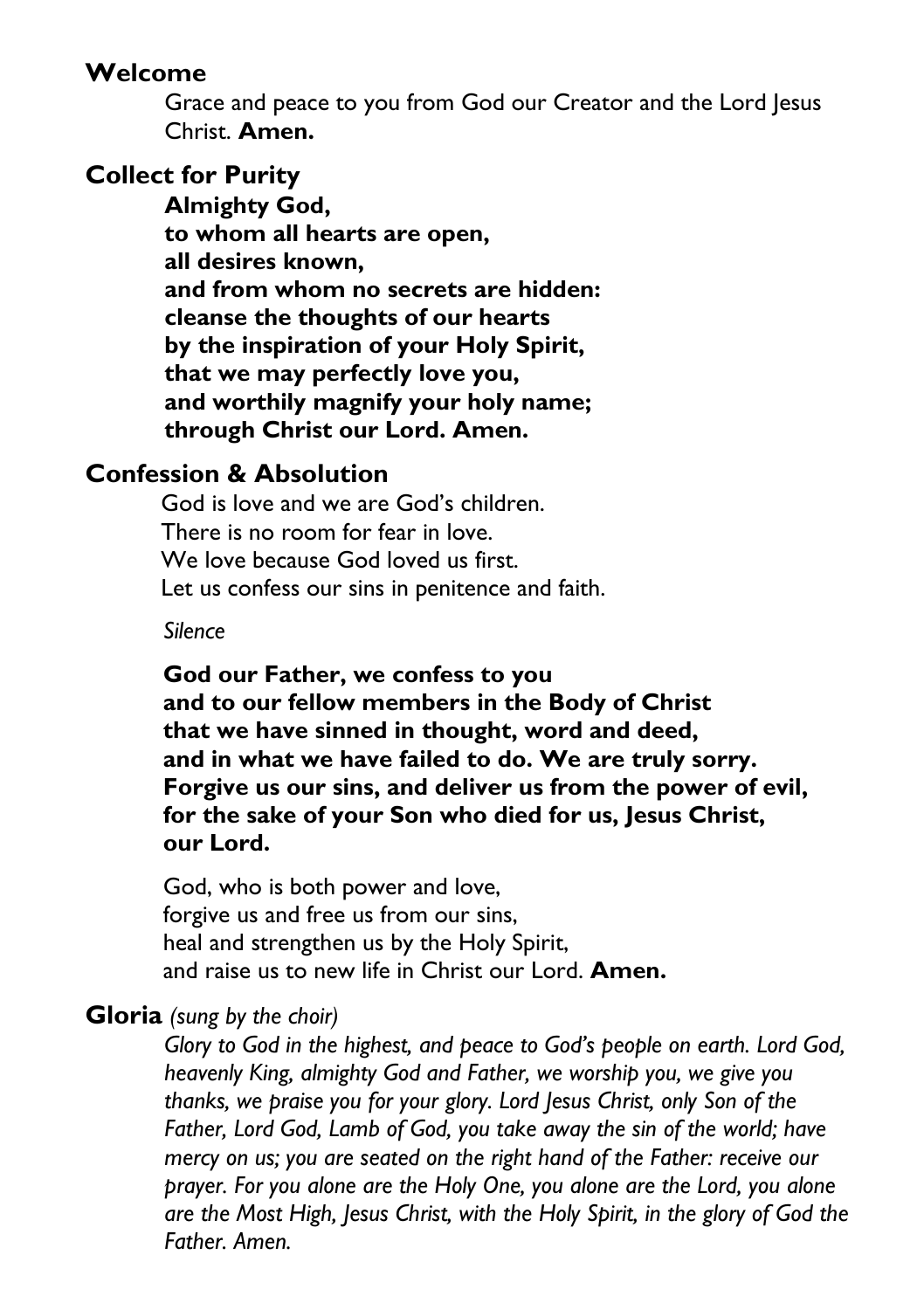#### **Collect**

Almighty God, you have taught us through your Son that love fulfils the law. May we love you with all our heart, all our soul, all our mind, and all our strength, and may we love our neighbour as ourselves, through Jesus Christ our Lord, who lives and reigns with you and the Holy Spirit, one God, now and for ever. **Amen.**

#### *We listen for God's Word*

#### **Reading** Galatians 5.1, 13-25

For freedom Christ has set us free. Stand firm, therefore, and do not submit again to a yoke of slavery. For you were called to freedom, brothers and sisters; only do not use your freedom as an opportunity for self-indulgence, but through love become slaves to one another. For the whole law is summed up in a single commandment, 'You shall love your neighbour as yourself.' If, however, you bite and devour one another, take care that you are not consumed by one another. Live by the Spirit, I say, and do not gratify the desires of the flesh. For what the flesh desires is opposed to the Spirit, and what the Spirit desires is opposed to the flesh; for these are opposed to each other, to prevent you from doing what you want. But if you are led by the Spirit, you are not subject to the law. Now the works of the flesh are obvious: fornication, impurity, licentiousness, idolatry, sorcery, enmities, strife, jealousy, anger, quarrels, dissensions, factions, envy, drunkenness, carousing, and things like these. I am warning you, as I warned you before: those who do such things will not inherit the kingdom of God. By contrast, the fruit of the Spirit is love, joy, peace, patience, kindness, generosity, faithfulness, gentleness, and self-control. There is no law against such things. And those who belong to Christ Jesus have crucified the flesh with its passions and desires. If we live by the Spirit, let us also be guided by the Spirit.

The Word of the Lord. **Thanks be to God.**

#### **Gradual Hymn**

 **When God Almighty came to earth He took the pain of Jesus' birth, He took the flight of refugee, And whispered, 'Humbly follow me.'**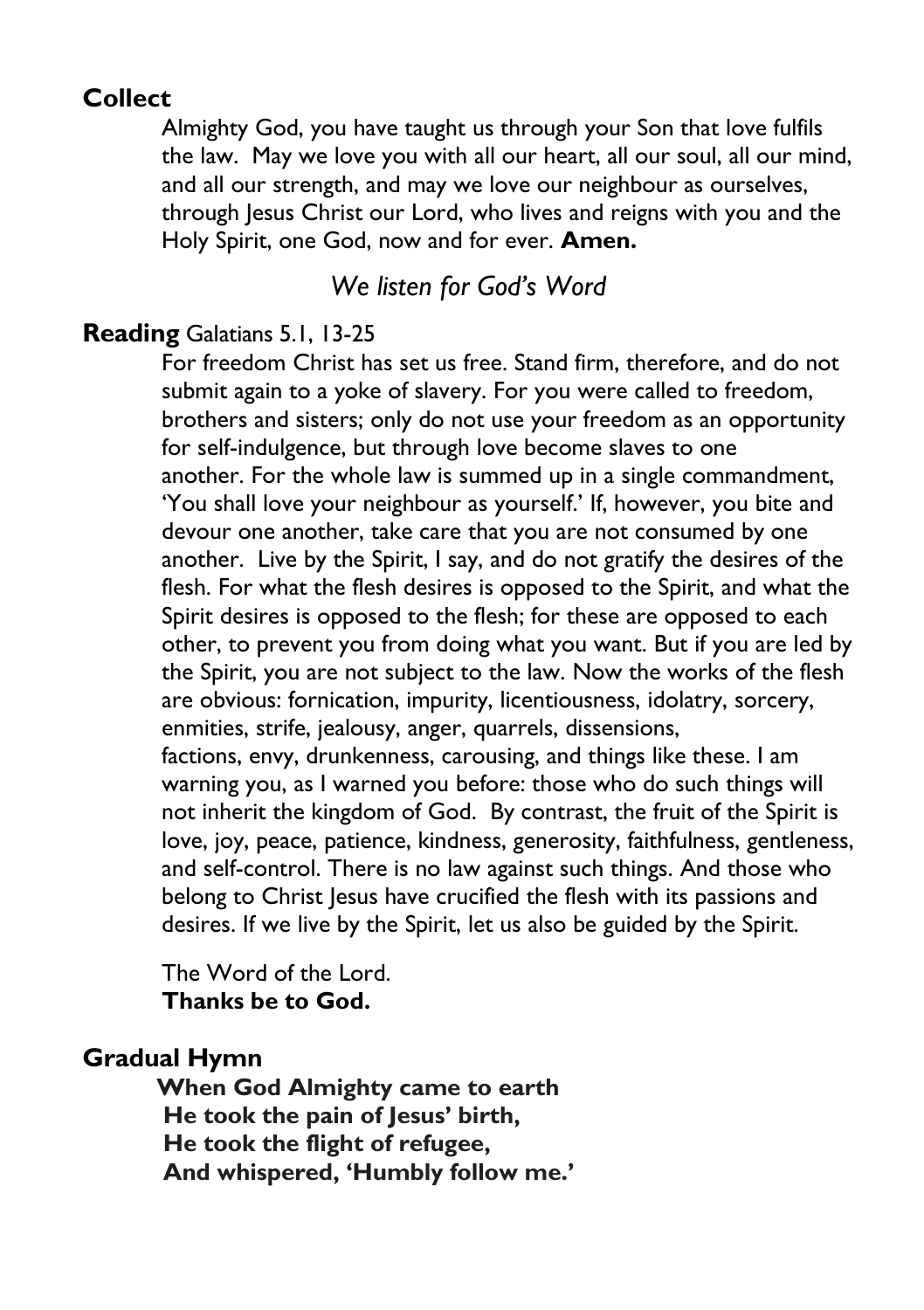**When God Almighty went to work, Carpenter's sweat he didn't shirk, Profit and loss he didn't flee, And whispered, 'Humbly follow me.'**

 **When God Almighty walked the street, The critic's curse he had to meet, The cynic's smile he had to see, And whispered, 'Humbly follow me.'**

 **When God Almighty met his folk, Of peace and truth he boldly spoke To set the slave and tyrant free, And whispered, 'Humbly follow me.'**

 **When God Almighty took his place To save the sometimes human race, He took it boldly on a tree, And whispered, 'Humbly follow me.'**

 **When God Almighty comes again, He'll meet us incognito as then; And though no words may voice his plea, He'll whisper, 'Humbly follow me.'**

*©1987 WGRG, Iona Community,*

#### **Gospel Acclamation**

*(sung)* Alleluia, **Alleluia**.

*I am the light of the world, says the Lord. Whoever follows me will never walk in darkness but will have the light of life.* **Alleluia, Alleluia**.

#### **Gospel** Luke 9.51-62

*When it is announced:*  **Glory to Christ our Saviour.**

When the days drew near for him to be taken up, he set his face to go to Jerusalem. And he sent messengers ahead of him. On their way they entered a village of the Samaritans to make ready for him; but they did not receive him, because his face was set towards Jerusalem. When his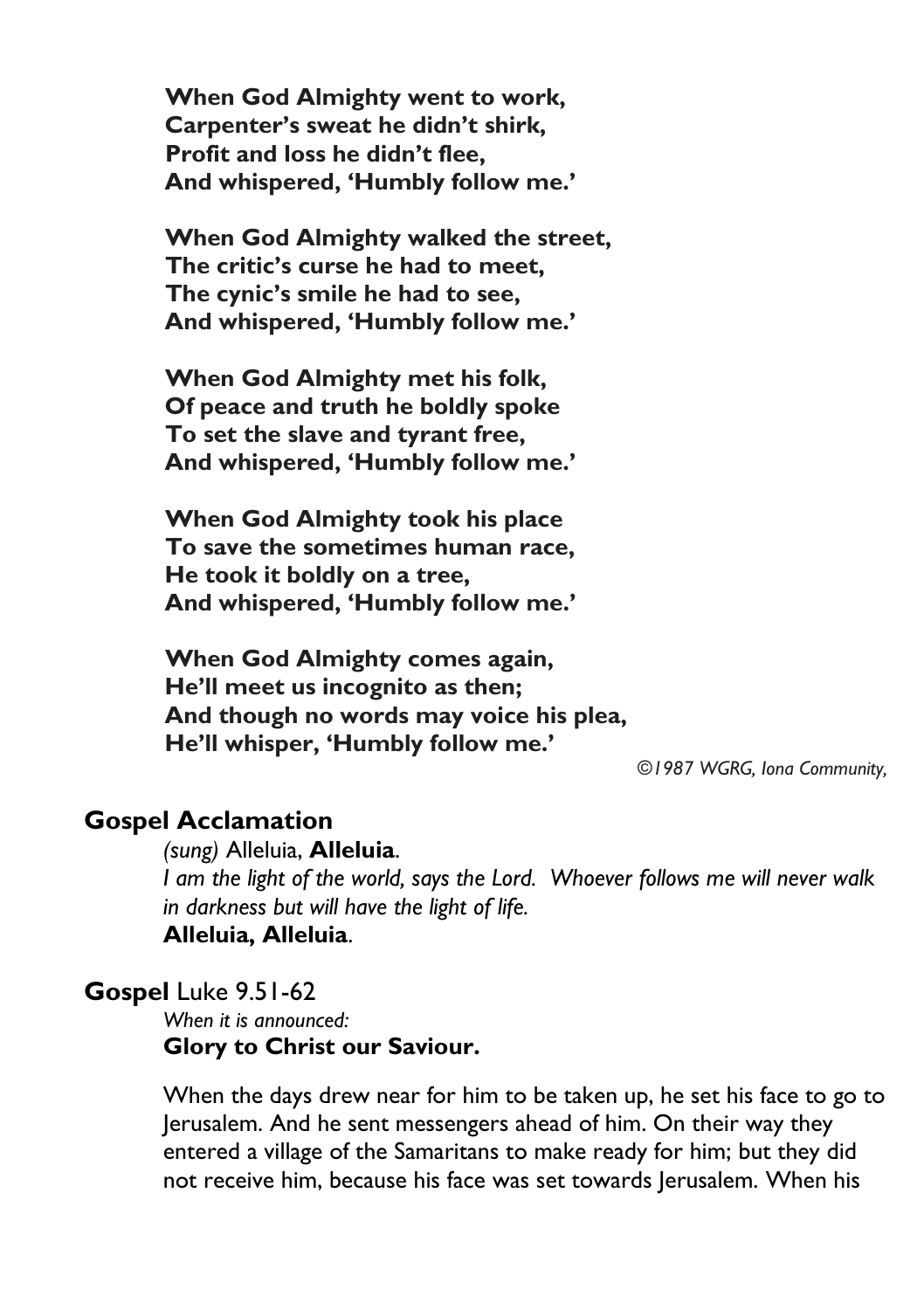disciples James and John saw it, they said, 'Lord, do you want us to command fire to come down from heaven and consume them?' But he turned and rebuked them. Then they went on to another village. As they were going along the road, someone said to him, 'I will follow you wherever you go.' And lesus said to him, 'Foxes have holes, and birds of the air have nests; but the Son of Man has nowhere to lay his head.' To another he said, 'Follow me.' But he said, 'Lord, first let me go and bury my father.' But Jesus said to him, 'Let the dead bury their own dead; but as for you, go and proclaim the kingdom of God.' Another said, 'I will follow you, Lord; but let me first say farewell to those at my home.' Jesus said to him, 'No one who puts a hand to the plough and looks back is fit for the kingdom of God.'

Give thanks to the Lord for his glorious Gospel. **Praise to Christ our Lord.** *(sung)* **Alleluia, Alleluia.** 

#### **Sermon**

The Rt Rev'd Dr John Armes *We reflect together on what our readings reveal for us today.*

#### **Confirmation Hymn**

**O Thou who camest from above, The pure celestial fire to impart, Kindle a flame of sacred love On the mean altar of my heart.**

**There let it for thy glory burn With inextinguishable blaze, And trembling to its source return In humble prayer, and fervent praise.**

**Jesus, confirm my heart's desire To work, and speak, and think for thee; Still let me guard the holy fire, And still stir up the gift in me.**

**Ready for all thy perfect will, My acts of faith and love repeat, Till death thy endless mercies seal, And make my sacrifice complete.**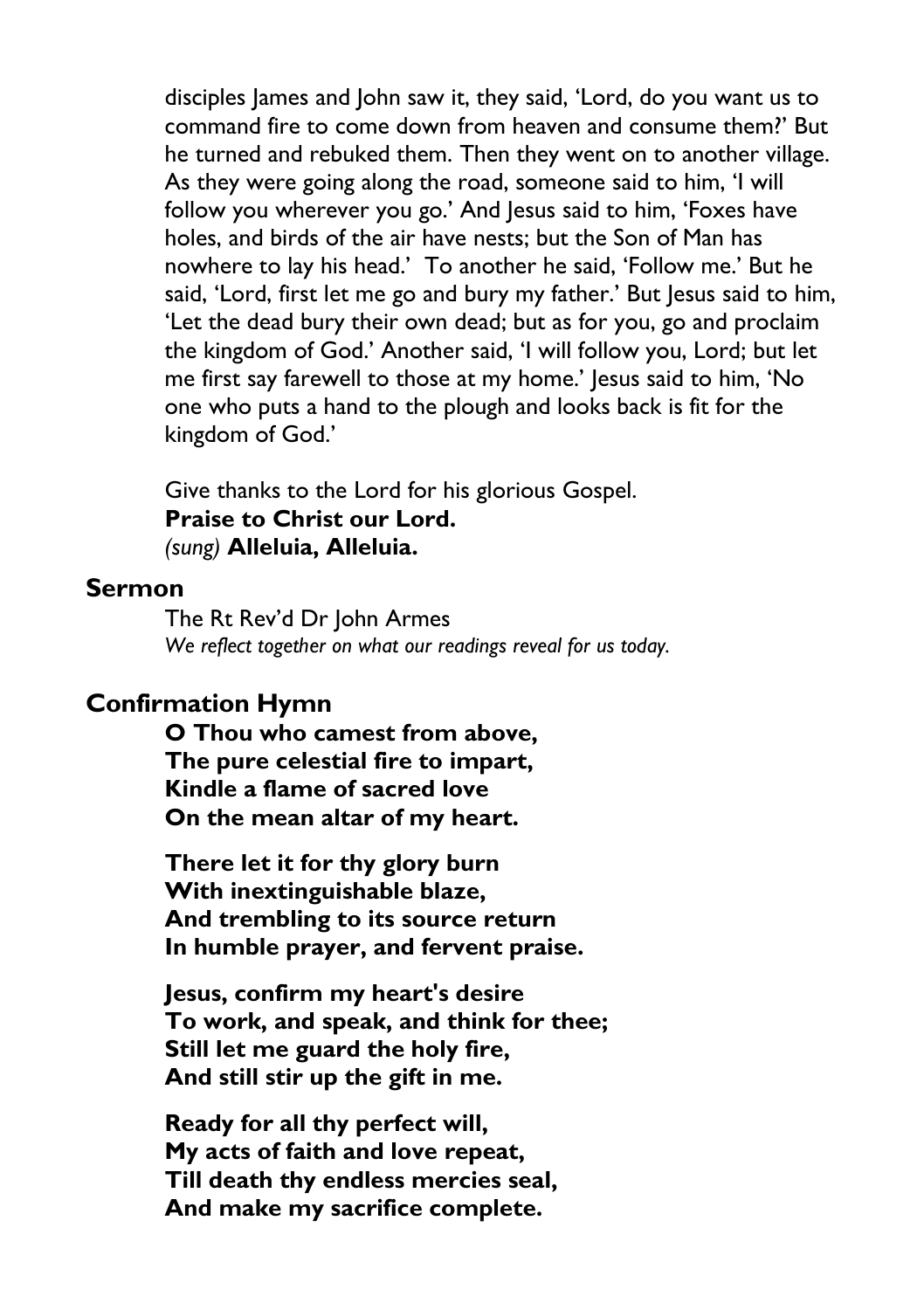*Affirmation of Baptism for Confirmation and Renewal* 

#### **Introduction**

Blessed be God,

**the Father of our Lord Jesus Christ,**

by whose great mercy we have been born anew to a living hope **through the resurrection of Jesus Christ from the dead.**

#### **Presentation of the Candidates**

*The candidates are introduced to the congregation by name* Our brother, Shane and our sisters Sherry and Juliet have come to make a deeper commitment to our Lord Jesus Christ by renewing their baptismal promises and affirming their faith. We pray for them and for ourselves.

#### **Prayer**

Eternal God, who at the baptism of lesus revealed him to be your Son, anointing him with the Holy Spirit: keep your people, born of water and the Spirit, faithful to their calling; through Jesus Christ our Lord, who lives and reigns with you and the Holy Spirit, one God, now and for ever. **Amen.**

#### **Turning to Christ**

*The bishop addresses the candidates*

The Christian life means turning from evil and turning to Christ.

Standing now with Christ, do you renounce evil? *I renounce evil.* 

Seeking now to follow him, Do you turn to Christ? *I turn to Christ.* 

**Profession of Faith** *(the congregation stands)* Do you believe in God the Father? **I believe in God, the Father almighty, creator of heaven and earth.**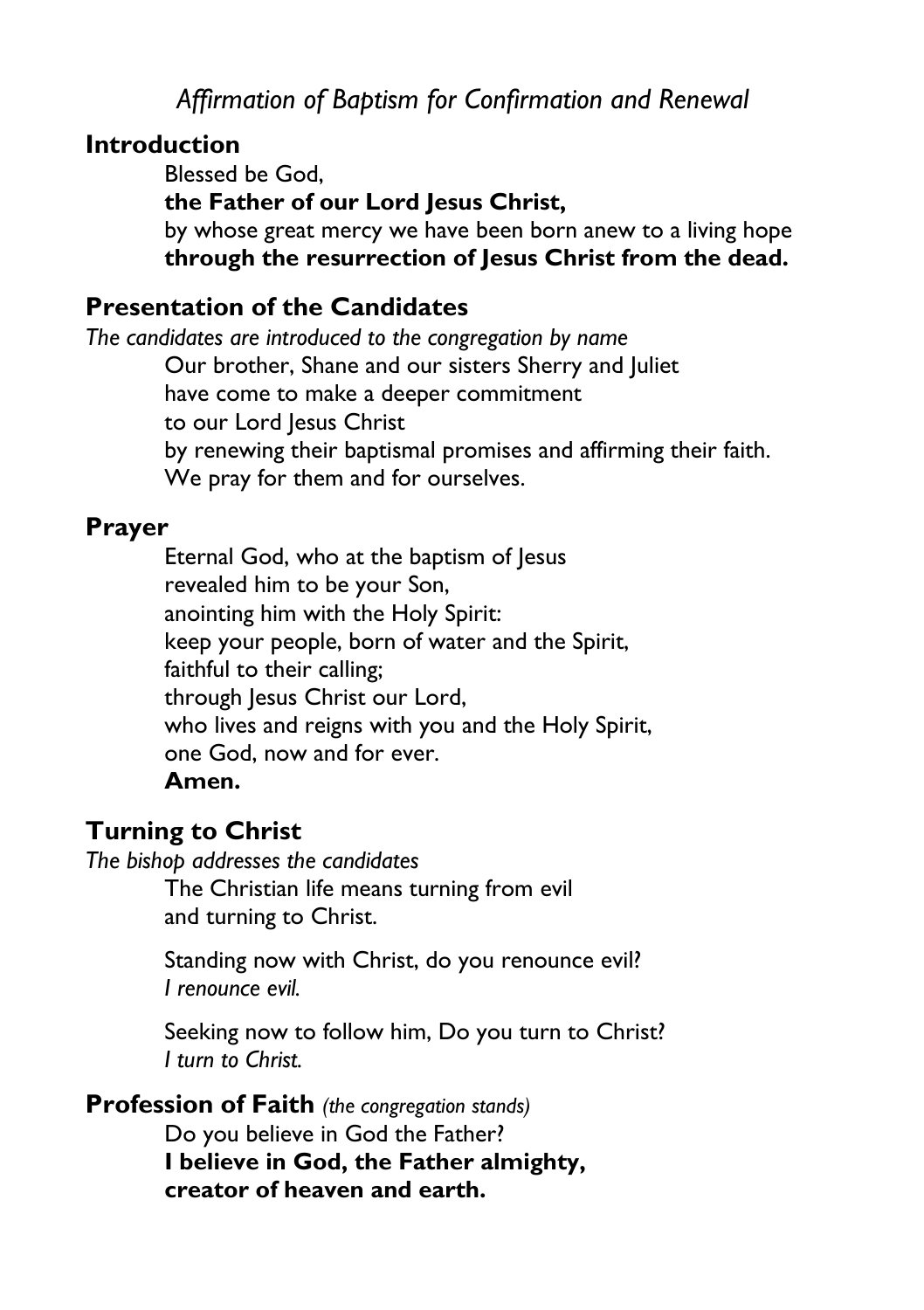Do you believe in God the Son? **I believe in Jesus Christ, God's only Son, our Lord, who was conceived by the power of the Holy Spirit and born of the Virgin Mary, suffered under Pontius Pilate, was crucified, died and was buried; he descended to the dead. On the third day he rose again; he ascended into heaven, he is seated at the right hand of the Father, and he will come again to judge the living and the dead.** 

Do you believe in God the Holy Spirit? **I believe in the Holy Spirit, the holy catholic Church, the communion of saints, the forgiveness of sins, the resurrection of the body, and the life everlasting. Amen.** 

*The Bishop addresses the candidates*

This is the faith of the Church. *This is our faith. We believe in one God, Father, Son and Holy Spirit.* **Amen.**

#### **Commitment to Christian Life**

*The Bishop addresses the candidates* 

Juliet, Sherry and Shane, as disciples of Christ will you continue in the Apostles' teaching and fellowship, in the breaking of bread, and in the prayers? *With the help of God, I will.* 

Will you proclaim the good news by word and deed, serving Christ in all people? *With the help of God, I will.* 

Will you work for justice and peace, honouring God in all Creation? *With the help of God, I will.* 

*The Bishop addresses the whole congregation*  This is the task of the Church. **This is our task; to live and work for the kingdom of God.**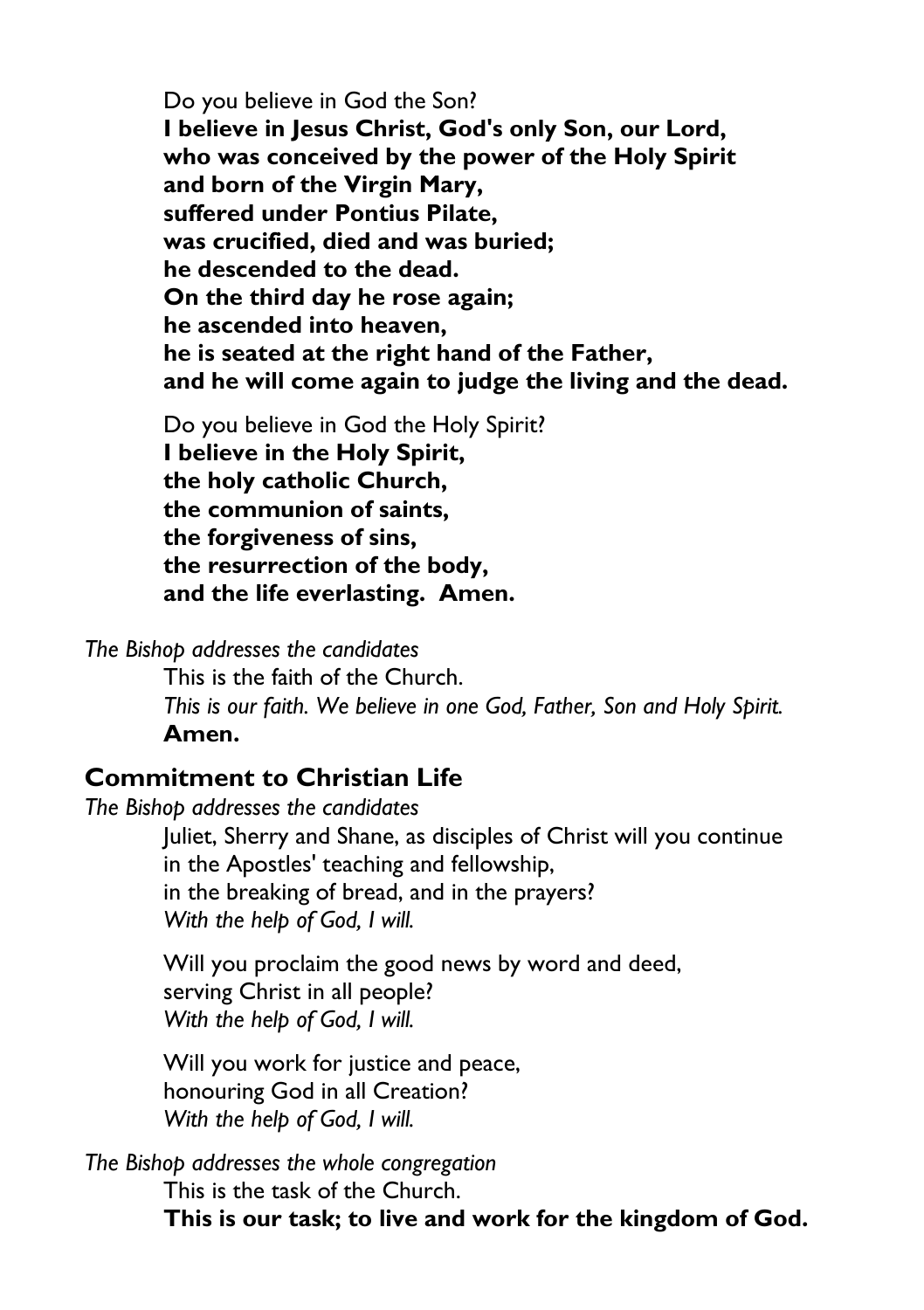#### **The Laying On Of Hands**

God of mercy and love, new birth by water and the Spirit is your gift, a gift none can take away; grant that your servants may grow into the fullness of the stature of Christ. Fill them with the joy of your presence. Increase in them the fruit of your Spirit: the spirit of wisdom and understanding, the spirit of love, patience and gentleness, the spirit of wonder and true holiness.

*The Bishop lays hands on each candidate in silence, and then says*  Come, Creator Spirit, rekindle in N, your gifts of grace, to love and serve as a disciple of Christ. **Amen.**

> Renew her/his life in Christ and bring to completion all that your calling has begun. **Amen.**

Empower your disciple, N, to bring life to the world. **Amen.**

*At the conclusion of the laying-on of hands for all of the candidates* 

Living God, sustain all your people to be hope and strength to the world; through Jesus Christ, our Lord, to whom with you and the Holy Spirit be honour and glory, now and for ever. **Amen.**

#### **Peace**

Renewed in the Spirit, we meet in Christ's name; **Let us share his peace.** *You are invited to share a sign of peace with your neighbours*

#### **Offertory Hymn**

**Just as I am, without one plea But that thy blood was shed for me, And that thou bidd'st me come to thee, O Lamb of God, I come.**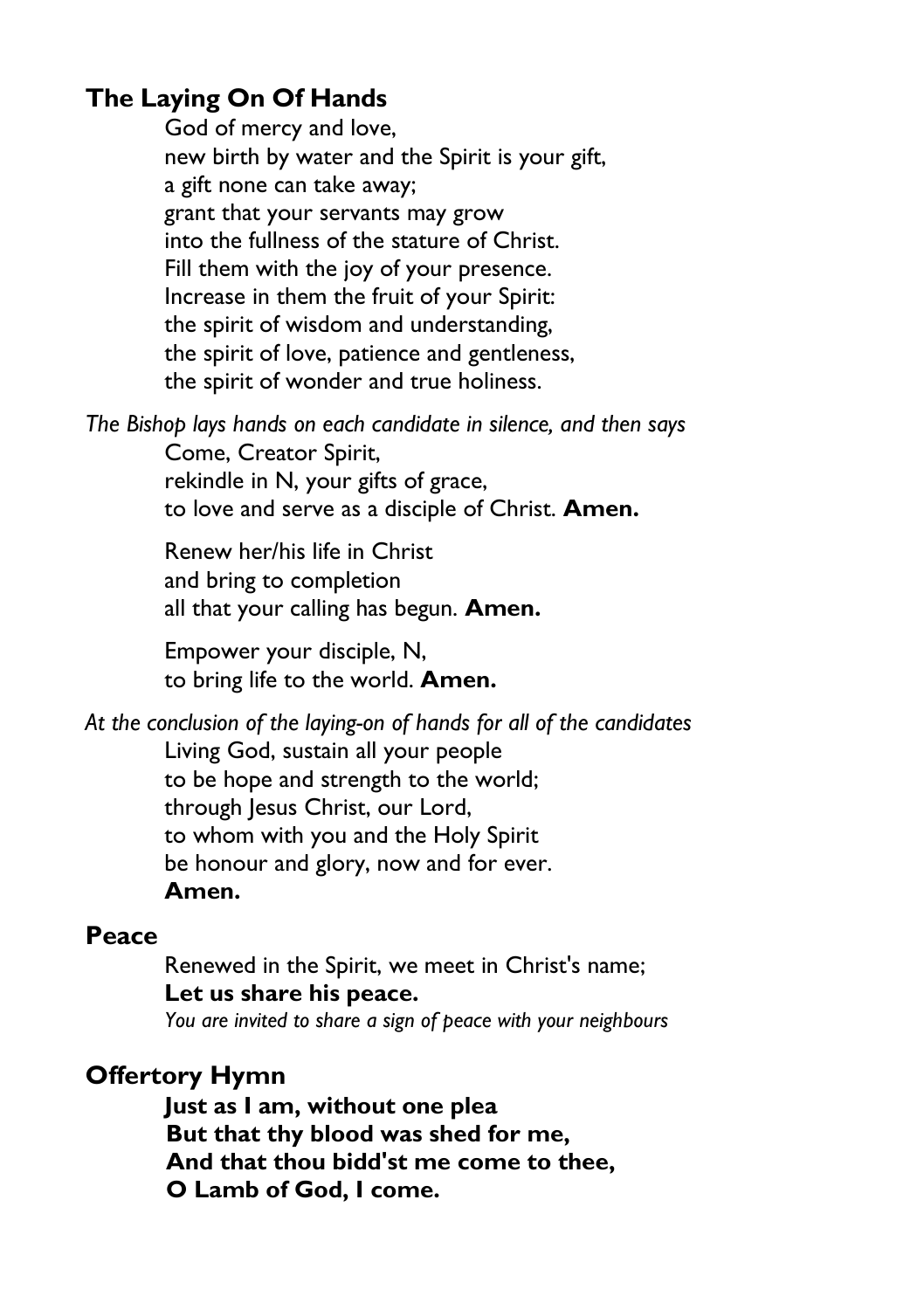**Just as I am, though tossed about With many a conflict, many a doubt, Fightings within, and fears without, O Lamb of God, I come.**

**Just as I am, poor, wretched, blind; Sight, riches, healing of the mind, Yea all I need, in thee to find, O Lamb of God, I come.**

**Just as I am, thou wilt receive, Wilt welcome, pardon, cleanse, relieve: Because thy promise I believe, O Lamb of God, I come!** 

**Just as I am (thy love unknown Has broken every barrier down), Now to be thine, yea thine alone, O Lamb of God, I come.**

**Just as I am, of that free love The breadth, length, depth and height to prove, Here for a season then above, O Lamb of God, I come.** 

*We Celebrate Communion*

#### **Offering**

Blessed are you, Lord God of all creation; through your goodness we have this bread to offer, which earth has given and human hands have made: it will become for us the bread of life. **Blessed be God for ever.**

Blessed are you, Lord God of all creation; through your goodness we have this wine to offer, fruit of the vine and work of human hands: it will become the cup of our salvation. **Blessed be God for ever.**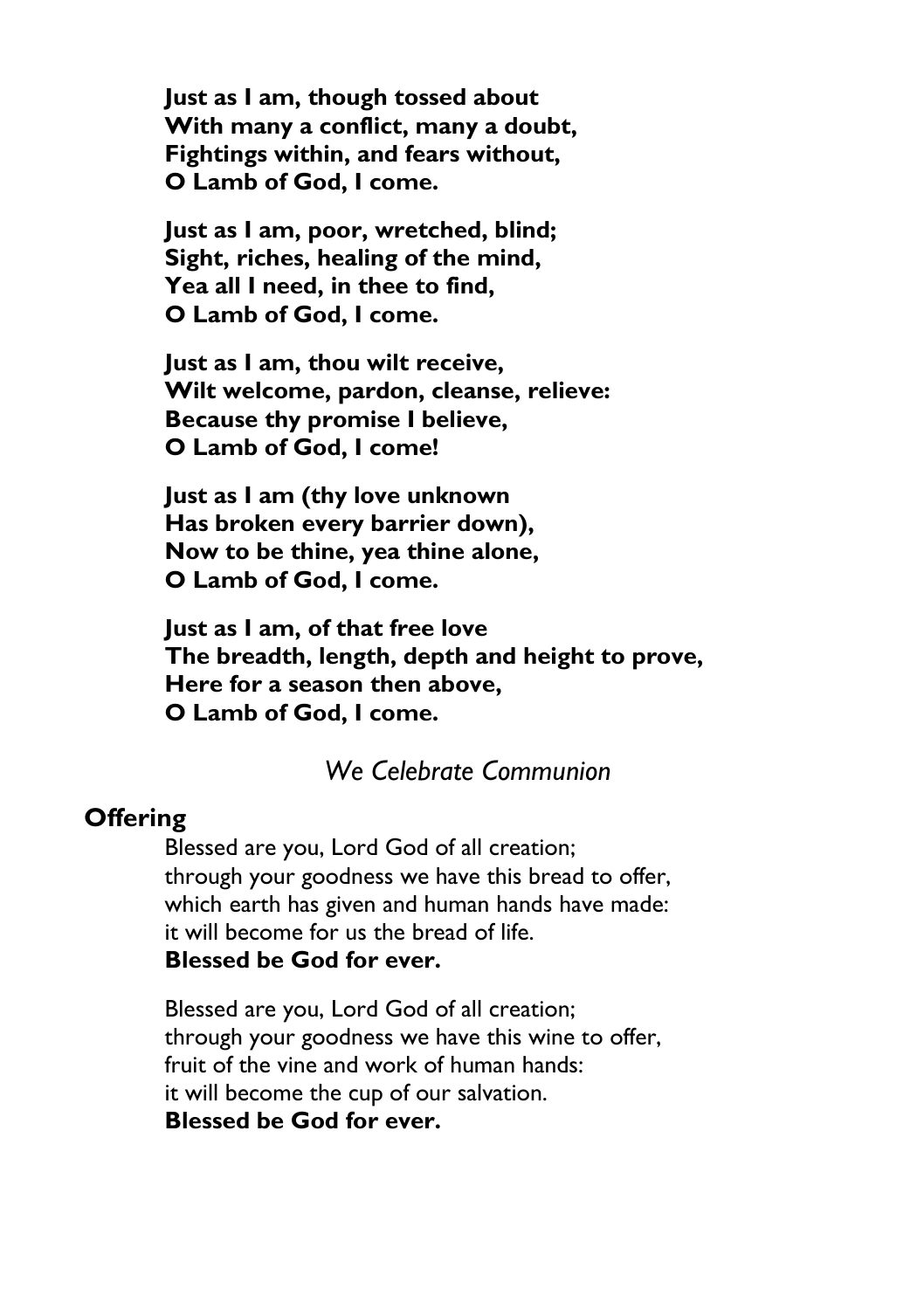#### **Eucharistic Prayer**

The Lord be with you. **And also with you.** Lift up your hearts. **We lift them to the Lord.** Let us give thanks to the Lord our God. **It is right to give God thanks and praise.**

Worship and praise belong to you, Father, in every place and at all times. All power is yours. You created the heavens and established the earth; you sustain in being all that is.

In Christ your Son our life and yours are brought together in a wonderful exchange. He made his home among us that we might for ever dwell in you.

Through your Holy Spirit you call us to new birth in a creation restored by love.

As children of your redeeming purpose, we offer you our praise, with angels and archangels and the whole company of heaven, singing the hymn of your unending glory:

#### **Sanctus and Benedictus** *(sung by the choir)*

*Holy, holy, holy Lord, God of power and might. Heaven and earth are full of your glory. Hosanna in the highest. Blessed is he who comes in the name of the Lord. Hosanna in the highest.*

Glory and thanksgiving be to you, most loving Father, for the gift of your Son born in human flesh. He is the Word existing beyond time, both source and final purpose, bringing to wholeness all that is made.

Obedient to your will he died upon the Cross. By your power you raised him from the dead.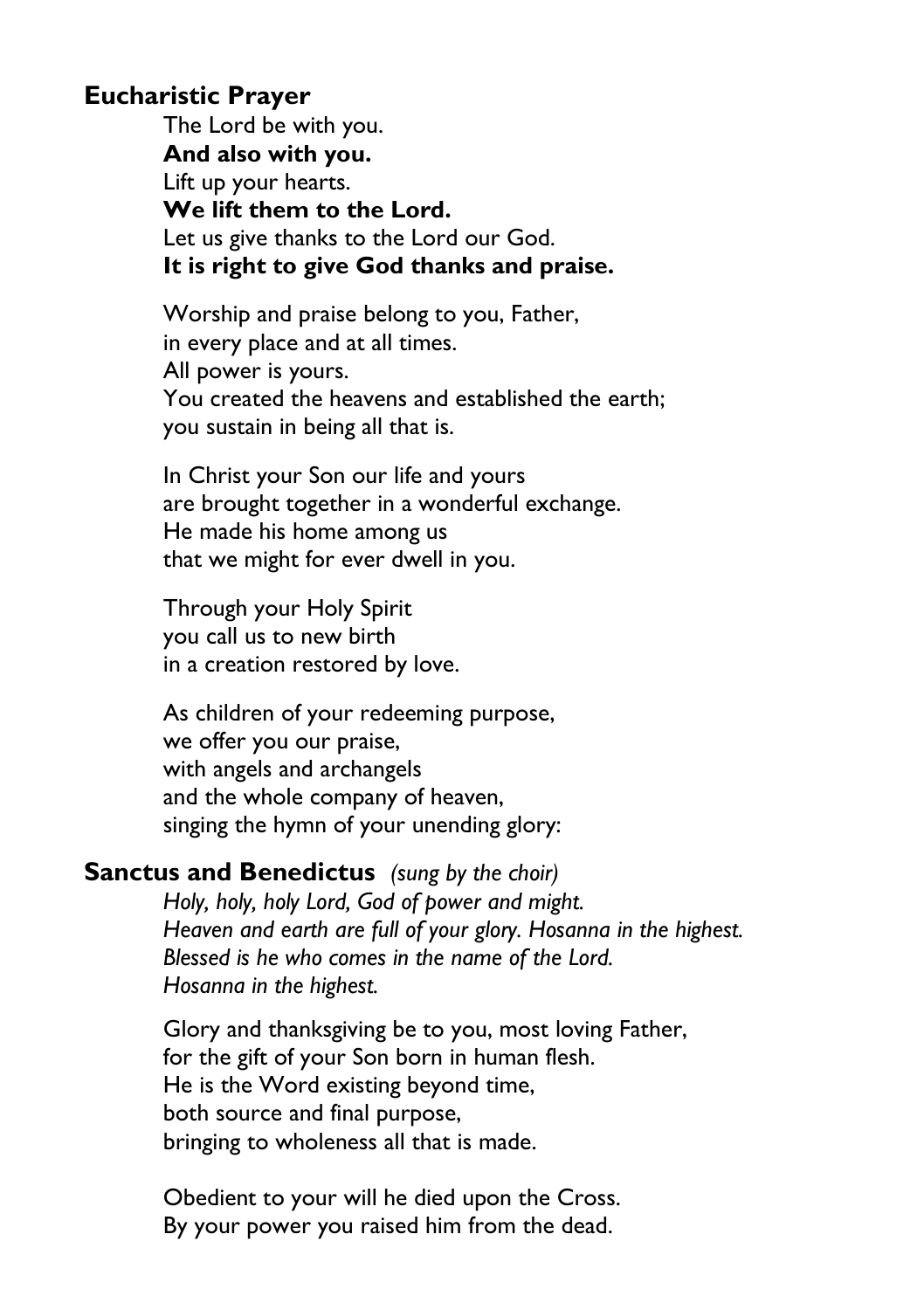He broke the bonds of evil and set your people free to be his Body in the world.

On the night when he was given up to death, knowing that his hour had come, having loved his own, he loved them to the end. At supper with his disciples he took bread and offered you thanks. He broke the bread, and gave it to them, saying: 'Take, eat. This is my Body: it is broken for you.' After supper, he took the cup, he offered you thanks, and gave it to them saying: 'Drink this, all of you. This is my Blood of the new covenant; it is poured out for you, and for all, that sins may be forgiven. Do this in remembrance of me.'

**We now obey your Son's command. We recall his blessed passion and death, his glorious resurrection and ascension; and we look for the coming of his Kingdom. Made one with him, we offer you these gifts and with them ourselves, a single, holy, living sacrifice.**

Hear us, most merciful Father, and send your Holy Spirit upon us and upon this bread and this wine, that, overshadowed by your Spirit's life-giving power, they may be the Body and Blood of your Son, and we may be kindled with the fire of your love and renewed for the service of your Kingdom.

**Help us, who are baptised into the fellowship of Christ's Body to live and work to your praise and glory; may we grow together in unity and love until at last, in your new creation, we enter into our heritage in the company of the Virgin Mary, the apostles and prophets, and of all our brothers and sisters, living and departed.**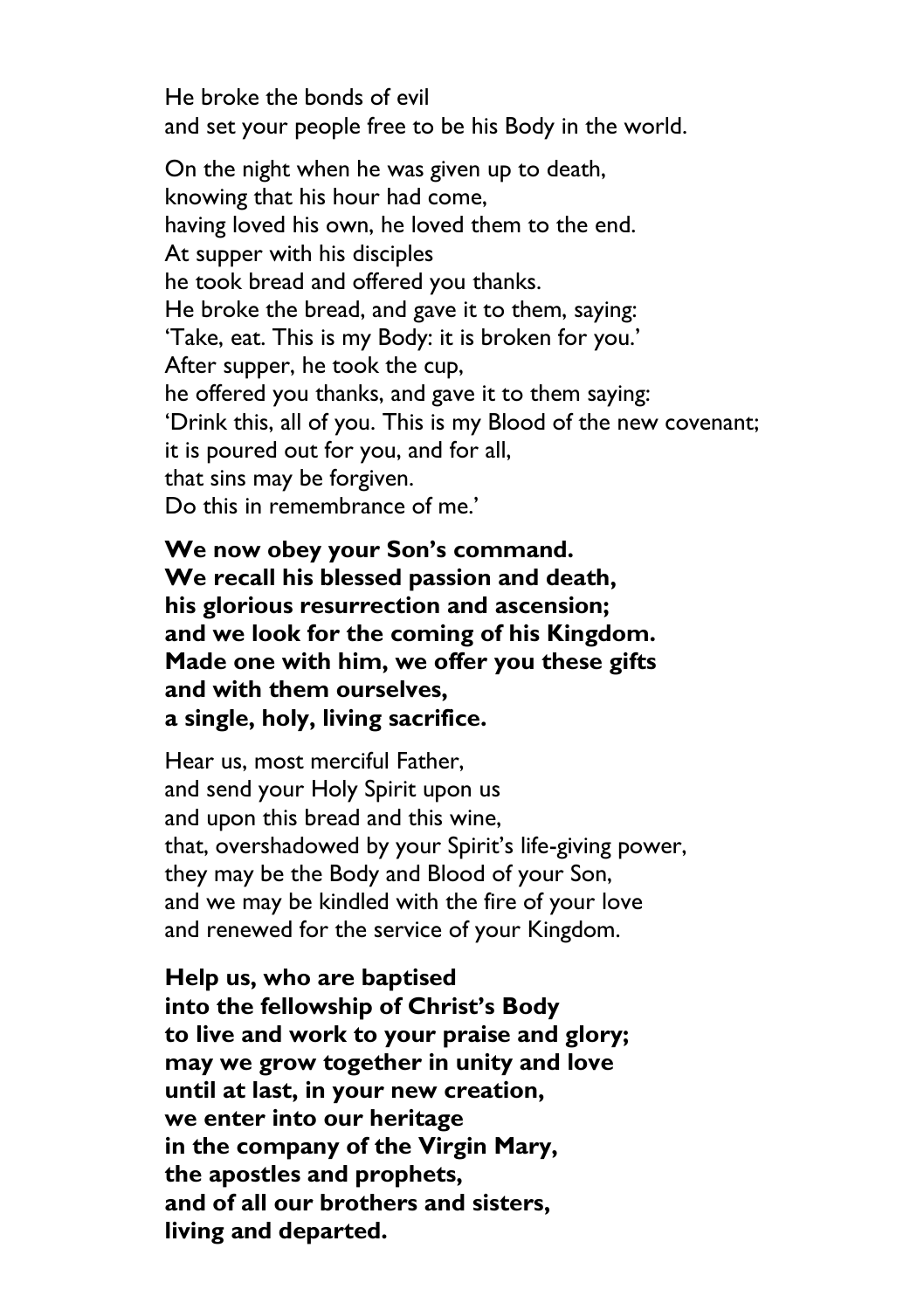Through Jesus Christ our Lord, with whom, and in whom, in the unity of the Holy Spirit, all honour and glory be to you, Lord of all ages, world without end. **Amen.**

#### **Breaking of the Bread**

The living bread is broken for the life of the world. **Lord, unite us in this sign.**

**The Lord's Prayer** *You are invited to say the prayer in the language or version with which you are most familiar*

As our Saviour Christ has commanded and taught us, we are bold to say: **Our Father, who art in heaven, hallowed be thy name; thy kingdom come; thy will be done; on earth as it is in heaven. Give us this day our daily bread; and forgive us our trespasses, as we forgive those who trespass against us. And lead us not into temptation, but deliver us from evil. For thine is the kingdom, the power and the glory, for ever and ever. Amen.**

#### **Agnus Dei** *(sung by the choir)*

*Lamb of God, you take away the sins of the world, have mercy on us. Lamb of God, you take away the sins of the world, have mercy on us. Lamb of God, you take away the sins of the world, grant us peace.*

#### **Sharing of Communion**

*Communion is shared at the Nave Altar. All who wish to receive, are warmly invited to do so. Alternatively, you are welcome to receive a blessing. If you need a gluten-free wafer please go to the Lectern (right hand side) and indicate that you require gluten-free.* 

#### **Motet** Attwood *Come Holy Ghost*

*Come, Holy Ghost, our souls inspire, and lighten with celestial fire. Thou the anointing Spirit art, who dost thy sevenfold gifts impart. Thy blessed unction from above is comfort, life, and fire of love. Enable with perpetual*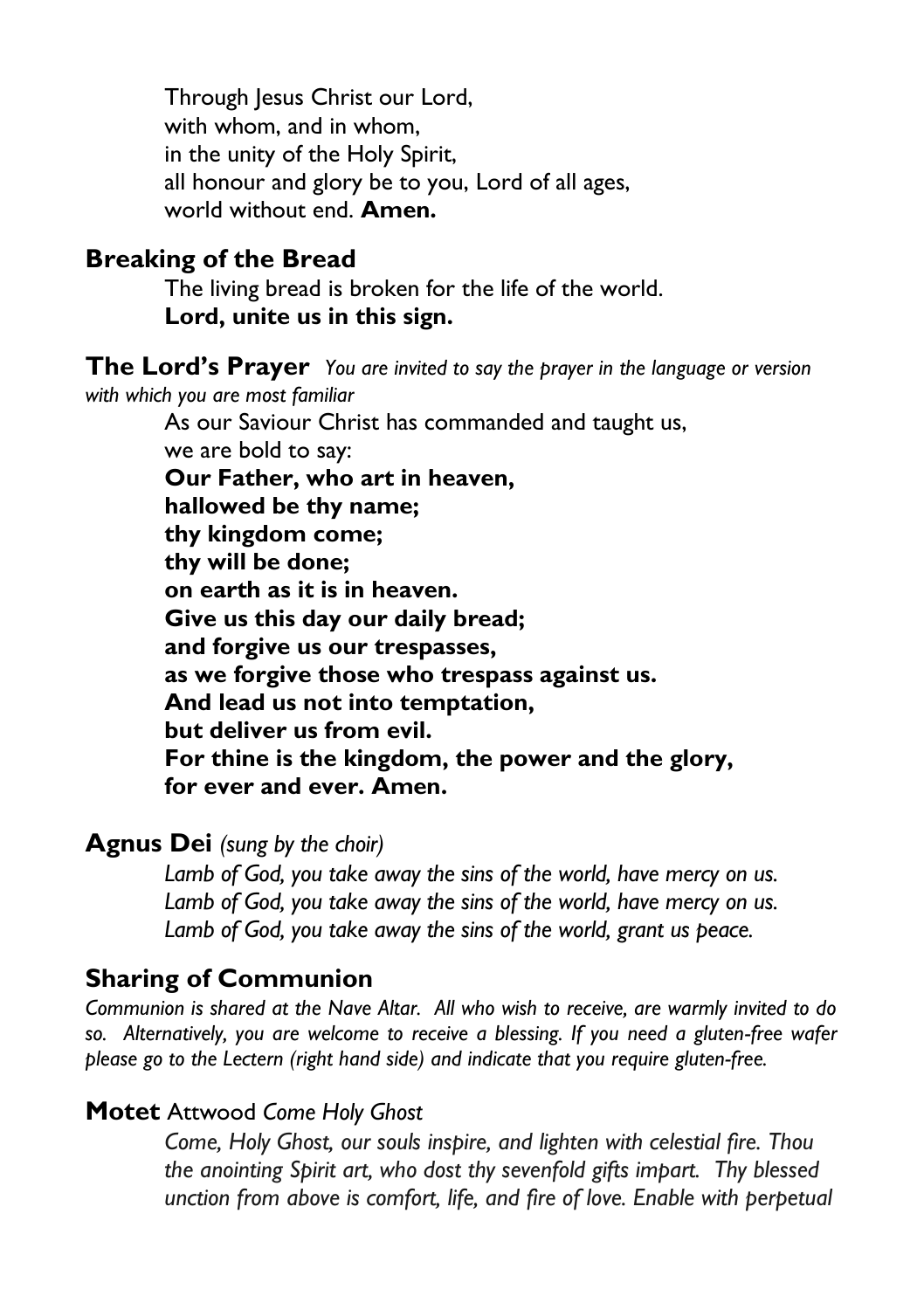*light the dullness of our blinded sight. Anoint and cheer our soiled face with the abundance of thy grace. Keep far from foes, give peace at home: where thou art guide, no ill can come. Teach us to know the Father, Son, and thee, of both, to be but One, that through the ages all along, this may be our endless song: Praise to thy eternal merit, Father, Son, and Holy Spirit.* 

*We give thanks and are sent out*

#### **Sentence**

Give thanks to our gracious God, **whose mercy endures for ever.**

#### **Post Communion Prayer**

**Loving God, your steadfast purpose is the completion of all things in your Son. May we who have received the pledges of the Kingdom, live by faith, walk in hope and be renewed in love, until the world reflects your glory and you are all in all; through Jesus Christ our Lord. Amen.**

*Notices* 

#### **Closing Hymn**

**I heard the voice of Jesus say, 'Come unto me and rest; Lay down, thou weary one, lay down Thy head upon my breast:' I came to Jesus as I was, Weary, and worn, and sad; I found in him a resting place, And he has made me glad.**

**I heard the voice of Jesus say, 'Behold, I freely give The living water, thirsty one; Stoop down, and drink, and live: I came to Jesus, and I drank Of that life-giving stream; My thirst was quenched, my soul revived, And now I live in him.**